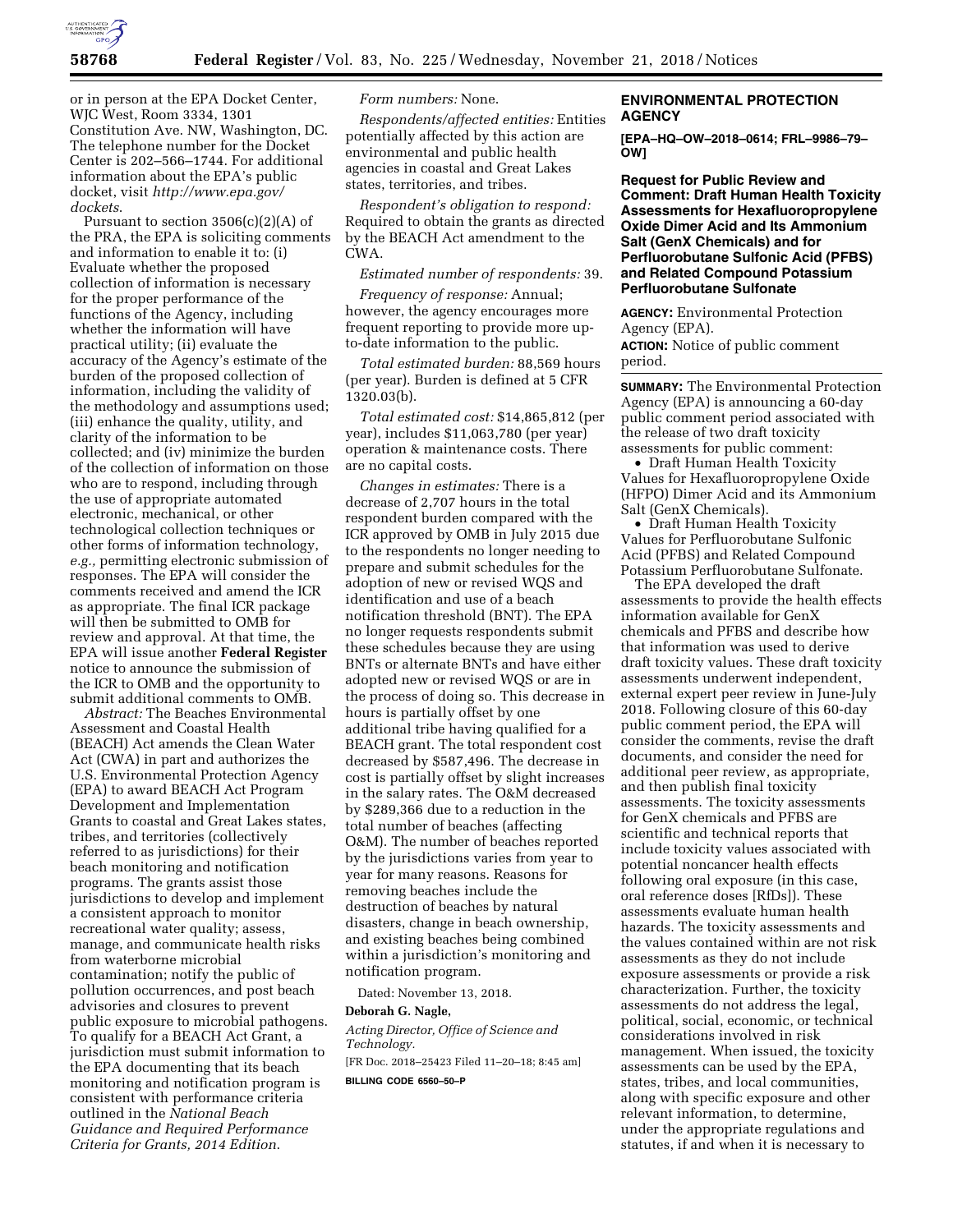take action to address potential risk associated with human exposures to these per- and polyfluoroalkyl substances (PFAS) chemicals.

**DATES:** Comments must be received on or before January 22, 2019.

**ADDRESSES:** Submit your comments, identified by Docket ID No. EPA–HQ– OW–2018–0614, to the public docket at: *<http://www.regulations.gov>*. Follow the online instructions for submitting comments. Once submitted, comments cannot be edited or withdrawn. The EPA may publish any comment received to its public docket. Do not submit electronically any information you consider to be Confidential Business Information (CBI) or other information whose disclosure is restricted by statute. Multimedia submissions (audio, video, etc.) must be accompanied by a written comment. The written comment is considered the official comment and should include discussion of all points you wish to make. The EPA will generally not consider comments or comment contents located outside of the primary submission (*i.e.,* on the web, cloud, or other file sharing system). For additional submission methods, the full EPA public comment policy, information about CBI or multimedia submissions, and general guidance on making effective comments, please visit *[http://www2.epa.gov/dockets/](http://www2.epa.gov/dockets/commenting-epa-dockets)  [commenting-epa-dockets](http://www2.epa.gov/dockets/commenting-epa-dockets)*.

# **FOR FURTHER INFORMATION CONTACT:**

*For information on the docket, contact the docket manager:* Assem Akram, Docket Manager, EPA Docket Center, telephone: (202) 566–0226; or email: *[Akram.Assem@epa.gov](mailto:Akram.Assem@epa.gov)*.

*For technical information on GenX chemicals:* Dr. Jamie Strong, Health and Ecological Criteria Division, Office of Water (Mail Code 4304T), Environmental Protection Agency, 1200 Pennsylvania Avenue NW, Washington, DC 20460; telephone: (202) 566–0056; or email: *[strong.jamie@epa.gov](mailto:strong.jamie@epa.gov)*.

*For technical information on PFBS:*  Dr. Samantha Jones, National Center for Environmental Assessment, Office of Research and Development (Mail Code 8602R), Environmental Protection Agency, 1200 Pennsylvania Avenue NW, Washington, DC 20460; telephone: 202–564–6794; or email: *[jones.samantha@epa.gov](mailto:jones.samantha@epa.gov)*.

# **SUPPLEMENTARY INFORMATION:**

#### **I. General Information**

Supporting documents are available in the public docket for this ICR (under Docket ID number EPA–HQ–OW–2018– 0614. The docket can be viewed online at *<http://www.regulations.gov>* or in person at the EPA Docket Center, WJC

West, Room 3334, 1301 Constitution Ave. NW, Washington, DC. The telephone number for the Docket Center is 202–566–1744. For additional information about the EPA's public docket, visit *[http://www.epa.gov/](http://www.epa.gov/dockets)  [dockets](http://www.epa.gov/dockets)*.

#### *A. Does this action apply to me?*

This request for public comment will not impose any requirements on anyone. Instead, this action notifies interested parties of the availability of draft toxicity assessments for GenX Chemicals and PFBS for public comment. It should be noted that when final these toxicity assessments may be used by the EPA, states, tribes, and local communities, along with specific exposure and other relevant information, to determine, under the appropriate regulations and statutes, if and when it is necessary to take action to address potential risk associated with human exposures to these PFAS chemicals.

## *B. What should I consider as I prepare my comments for the EPA?*

1. Submit your comments, identified by Docket ID No. EPA–HQ–OW–2018– 0614, at *<https://www.regulations.gov>*  (our preferred method), or the other methods identified in the **ADDRESSES** section. Once submitted, comments cannot be edited or removed from the docket. The EPA may publish any comment received to its public docket. Do not submit electronically any information you consider to be Confidential Business Information (CBI) or other information whose disclosure is restricted by statute. Clearly mark the part or all of the information that you claim to be CBI. For CBI information in a disk or CD–ROM that you mail to the EPA, mark the outside of the disk or CD–ROM as CBI and then identify electronically within the disk or CD– ROM the specific information that is claimed as CBI. In addition to one complete version of the comment that includes information claimed as CBI, a copy of the comment that does not contain the information claimed as CBI must be submitted for inclusion in the public docket. Information so marked will not be disclosed except in accordance with procedures set forth in the *Code of Federal Regulations* (CFR) at 40 CFR part 2. Multimedia submissions (audio, video, etc.) must be accompanied by a written comment. The written comment is considered the official comment and should include discussion of all points you wish to make. The EPA will generally not consider comments or comment contents located outside of the primary

submission (*i.e.,* on the web, cloud, or other file sharing system). For additional submission methods, the full EPA public comment policy, information about CBI or multimedia submissions, and general guidance on making effective comments, please visit *[https://www.epa.gov/dockets/](https://www.epa.gov/dockets/commenting-epa-dockets)  [commenting-epa-dockets](https://www.epa.gov/dockets/commenting-epa-dockets)*.

## **II. What are GenX chemicals and PFBS?**

GenX chemicals and PFBS are manmade, fluorinated organic chemicals that are part of a larger group of manmade chemicals referred to as perand polyfluoroalkyl substances (PFAS). PFAS are used in many applications because of their unique physical properties such as resistance to high and low temperatures, resistance to degradation, and nonstick characteristics. GenX is a trade name for a processing aid technology used to make high-performance fluoropolymers without the use of perfluorooctanoic acid (PFOA). Hexafluoropropylene oxide (HFPO) dimer acid and its ammonium salt are the major chemicals associated with the GenX processing aid technology and the focus of the draft assessment. PFBS is a four-carbon PFAS that was developed as a replacement for longer-chain PFAS, which have demonstrated environmental persistence, long half-lives and bioaccumulation in humans. PFBS has been integrated into various consumer products and applications.

#### **III. What are EPA's draft toxicity assessments?**

The EPA's draft toxicity assessments for GenX Chemicals and PFBS provide information on hazard identification and dose-response, including draft subchronic and chronic oral reference doses (RfDs) for each chemical. Overall, the available oral toxicity studies demonstrate that the liver is particularly sensitive to GenX chemicals, and the thyroid and kidney are sensitive to PFBS. The draft toxicity assessments underwent independent, external peer review in June and July 2018 and were revised accordingly.

In the risk assessment/risk management paradigm, a toxicity assessment is on the risk assessment side of the paradigm. The draft toxicity assessments for GenX chemicals and PFBS address the first two steps (Step 1. Hazard Identification and Step 2. Dose-Response) of the four-step risk assessment process described by the National Academy of Science in 1983 as ''the characterization of the potential adverse health effects of human exposures to environmental hazards.''